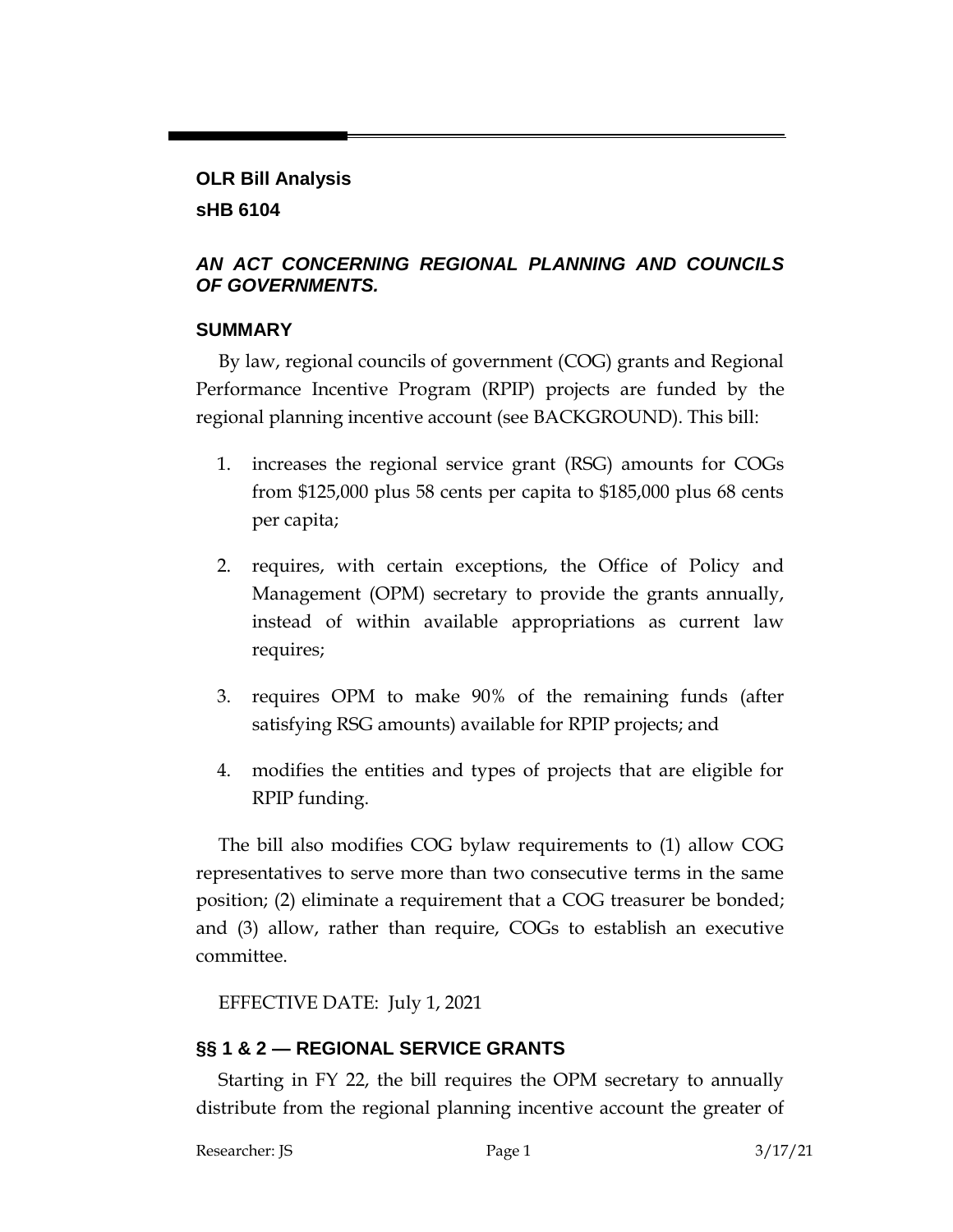\$4.1 million or one-third of the fund's prior-year deposits (see BACKGROUND). These funds are disbursed to COGs in the form of RSGs.

As under existing law, the bill's RSG funding calculation is based on a base amount and a per capita amount, shown in Table 1 below. If the required distribution amount exceeds \$4.1 million, the bill requires the secretary to disburse any excess amount on a per capita basis.

|                                                               | <b>Current Law</b>                                                                                                            | Bill                                                                                                            |
|---------------------------------------------------------------|-------------------------------------------------------------------------------------------------------------------------------|-----------------------------------------------------------------------------------------------------------------|
| <b>Total distribution</b>                                     | No amount specified                                                                                                           | \$4.1 million or one-third of<br>the funds deposited into the<br>account the prior year,<br>whichever is larger |
| Base amount per COG                                           | \$125,000                                                                                                                     | \$185,500                                                                                                       |
| Amount per person (based<br>on most recent census) per<br>COG | 50 cents                                                                                                                      | 68 cents                                                                                                        |
| Additional amount                                             | \$125,000 for each regional<br>planning organization that<br>voluntarily consolidated into<br>a COG before January 1,<br>2014 | Per capita proportional<br>share of distribution amount<br>above \$4.1 million (i.e., the<br>excess amount)     |

**Table 1: Changes to Grant Calculations**

The bill allows the OPM secretary to reduce any such distribution to the COGs; but, if the reduction is greater than 5%, she must first report to the Planning and Development Committee explaining the reduction. (It is unclear if she may reduce the RSG amounts, the excess disbursement, or both.)

The bill also appears to eliminate the additional \$125,000 payment for regional planning organizations that organized before January 1, 2014.

Additionally, it removes the requirement that COGs submit a grant spending plan to OPM annually to be eligible for them.

# **§ 3 — REGIONAL PERFORMANCE INCENTIVE PROGRAM (RPIP)**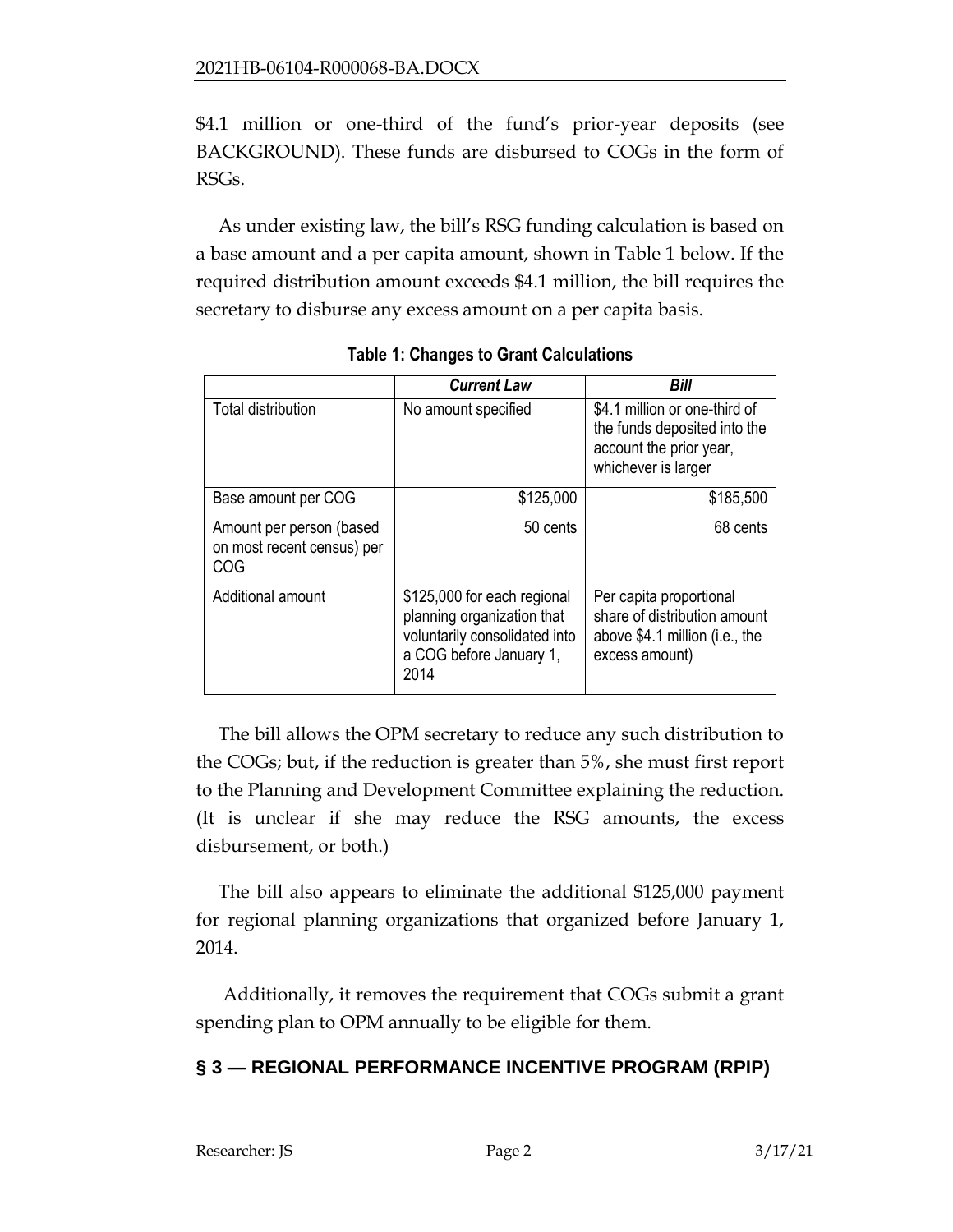Under the bill, the OPM secretary must make at least 90% of the remaining regional planning incentive account funds (i.e., after distributing RSGs and excess amounts to the COGs) available for RPIP projects.

### *Eligible Entities*

The bill removes the ability of two or more municipalities to apply through a COG. Under existing law, eligible entities are COGs, economic development districts, regional educational service centers, local and regional boards of education, and any combination of these entities.

It additionally authorizes the Connecticut Advisory Commission on Intergovernmental Relations to submit by December 1, 2021, and annually thereafter, specific regional efficiencies proposals that achieve cost savings. It specifies that the OPM secretary may provide, within available resources, funding to an eligible entity to administer any of these proposals.

# *Eligible Projects*

Under the bill, projects eligible for RPIP funding are (1) joint provisions of any government service, (2) planning studies regarding the joint provision of any service on a regional basis, and (3) regional special education initiatives that are proposed by certain boards of education or large regional service centers (i.e., centers that serve a population of more than 100,000).

Under current law, the secretary may provide funding for the same types of projects, but it (1) requires that the joint services be ones that are not provided on a regional basis already but are provided by an eligible entity and (2) specifies that shared information technology services are eligible projects.

# *Application Requirements and Selection*

As under existing law, the bill requires that applicants submit proposals in a form and manner the OPM secretary prescribes. But the bill removes the requirement that applicants provide at least certain,